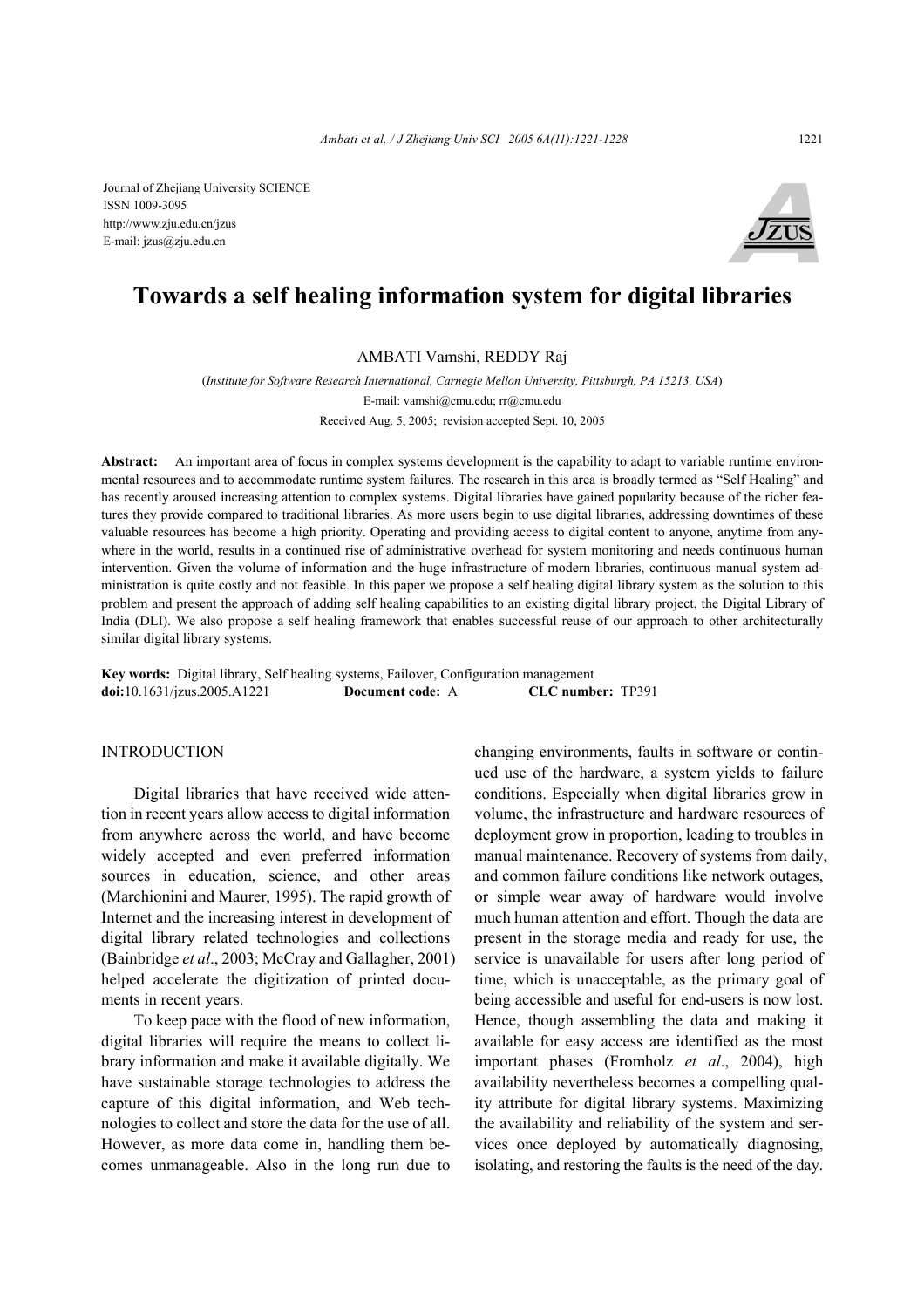An important area of focus in the complex systems development is the capability to adapt to variable runtime environmental resources and to accommodate runtime system errors. This area is broadly termed as self healing systems which has aroused increasing attention in recent years during the course of dealing with autonomic computing systems (IBM Autonomic Computing Initiative, http://www. ibm.com/autonomic). The term "Self Healing" introduces a new interesting and promising research field. It simplifies the task of composing, configuring, and deploying high-availability solutions and continuously monitoring their availability. However this area is not well explored in depth, not yet delineated and final targets are not well identified. Researchers have different and contradictory opinions and ideas about autonomic computing on the whole and self healing in particular.

In this paper we discuss self healing and its relevance to digital libraries. We do not intend to change the existing terminology or goals of the field as such. We attempt to provide a simplistic approach for providing a digital library system with self healing capabilities for addressing the issue of maximum availability of the system for maximum benefit of the users. We discuss this in the context of the Digital Library of India (DLI) project, a large scale book digitization project aimed at digitizing and hosting online a collection of one million books by 2008. The project focuses on providing access to digital content to anyone, anytime from anywhere in the world in an efficient and user-friendly manner. Based on the experience from development and deployment of large scale digital libraries, we propose "Self Healing" as a technique to ensure quality of service in the phase of faults. We also discuss in detail the proposed strategy and framework for self healing of systems in general and digital libraries in particular.

The rest of the paper is organized as follows. In Section 2 we discuss the Digital Library of India project and its architecture that we base our self healing approach on. Section 3 describes the proposed approach for adding self healing capabilities to a system. Section 4 discusses a strategy for self healing in digital library systems and proposes a framework for other digital library systems to reuse the technology. Section 5 concludes with proposals of some future work in this direction.

# DIGITAL LIBRARY OF INDIA

This section briefly introduces the Digital Library of India (DLI) project and describes the status quo of the architecture of the project which we extend with self healing capabilities in the next sections.

### **Overview**

The Digital Library of India (DLI) project initiated in 2002, was motivations from the Universal Digital Library project (http://www.ulib.org). With a vision of digitizing a million books by 2008, the Digital Library of India (http://www.ulib.org) project aims to digitally preserve all the significant literary, artistic and scientific works of people and make it freely available to anyone, anytime, from any corner of the world, for education, research and appreciation by our future generations. The project currently digitizes and preserves books, with one of the future avenues being to preserve existing different for digital media like video, audio, etc. The scanning operations and preservation of digital data takes place at different centers across India called Regional Mega Scanning Centers (RMSC) functioning as individual organizations with scanning units established at several locations in the region. Responsibilities of a RMSC include regulating the processes of procuring or collecting the books, distributing across scanning locations maintained by them, accumulating digitized content from the contractors operating at those locations and hosting the same. Hence the DLI project is a congregation of RMSCs, operating parallel to but independent of distributed regions across India.

#### **Architecture**

Each Mega centre hosts the books that are scanned in the locations maintained by it. Currently there are three operational mega centers. The architecture adapted by each RMSC is similar to the one shown in Fig.1. The digital objects are preserved on Terabyte servers which are clustered as a data farm. Each server in the data cluster hosts all the digital objects preserved on it, through an Apache Web server. The cluster is powered by Linux and enhanced by LTSP, an add-on package for Linux that supports diskless network booting. This option of diskless network booting helps us boot a server without having to devote any space for storing the system specific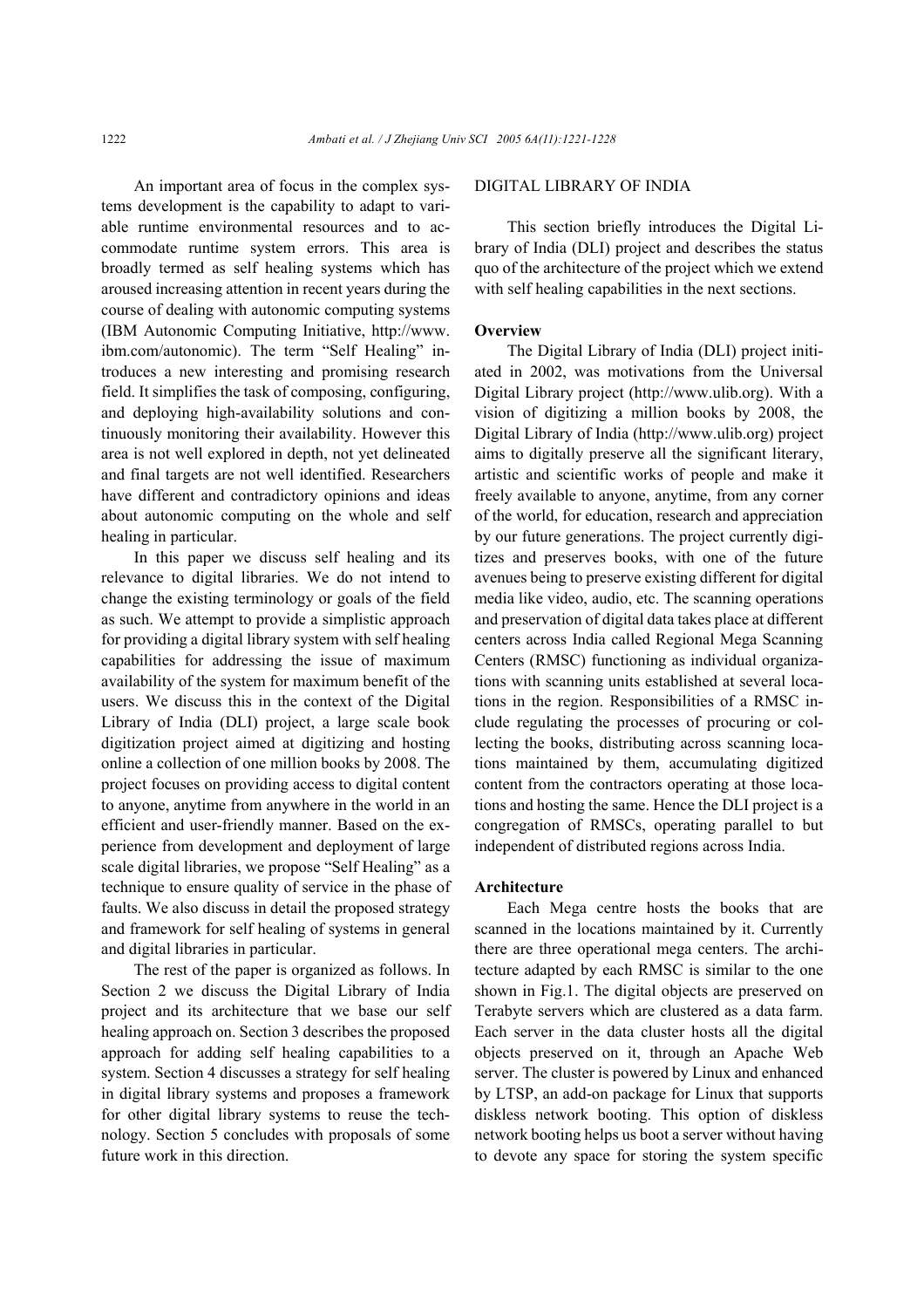and operating system files. This setup is economical and easy to manage, in that we can add or replace data nodes in the cluster instantaneously without the need for operating system installations and configurations. We have customized the kernel in LTSP to support hard disk recognition and USB hot plug, and to run a light weight Apache Web server.



**Fig.1 Digital library architecture**

As shown in Fig.1, the "Linux Loader" machine runs a copy of this distribution of the Linux with LTSP. Each data server in the data cluster downloads the kernel over the private intranet and boots from it. Data can be copied onto a server in the cluster over the network or through USB interface. The servers implement a hardware based RAID to contain disk failures which adds to the reliability of the system. The "Metadata server" is a repository of the complete metadata of the books in XML chosen for its important role in interoperability. Wrappers present on the metadata server automatically populate the database from the XML metadata. Along with the metadata of the book, the database also contains pointers to the location of the book in the data cluster.

The portal has a front end which a user can use login and query metadata to retrieve books he wishes to read online. A caching mechanism deployed on the metadata server helps us cache similar queries posed to the database and return the results promptly. When a user requests to view the complete book content, the location of the book in the data cluster is gathered from the database and content is retrieved on http

requests, from the particular server in the cluster and is broadcast to the user. The "proxy servers layer" between the Data cluster and the portal also has a caching mechanism enabled that handles repeated requests for the book pages and ensures quick response times.

# APPROACH TO BUILDING SELF HEALING SYSTEMS

The self-healing objective is to minimize all outages and to keep the applications available at all times. This strategy includes maximizing the reliability and availability in each hardware and software product to maintain continuous availability of applications and systems. For a system to heal itself, it must be able to recover from a failing component by first detecting the failed part, taking it off-line, fixing or isolating the failed component, and reintroducing the fixed or replacement component into service without any application disruption. A few systems also deal with on-line repair of the failed component without having to disturb the running system.

#### **Requirements analysis**

Understanding the functional and non-functional requirements is the preliminary phase before applying self healing capabilities to a system. We first need to understand the system behaviour, so that we can understand whether the system is working according to the specification or behaving not according to specification.

(1) Functional requirements. An important technique that has proved to be useful in understanding and prioritizing functional requirements is by prioritizing the stakeholders and then picking the most important and most required functionality for self healing. For example in DLI, the end user is the most prioritized stakeholder of the system, and so the functional requirement of "reading books online" naturally becomes the top priority on the self healing agenda. There are other functions like "data synchronization" and "administration" which are associated with other stakeholders of the system, and since they were of low priority and need not require the extra overhead of making the process self healing too. Also the failures of such functions do not affect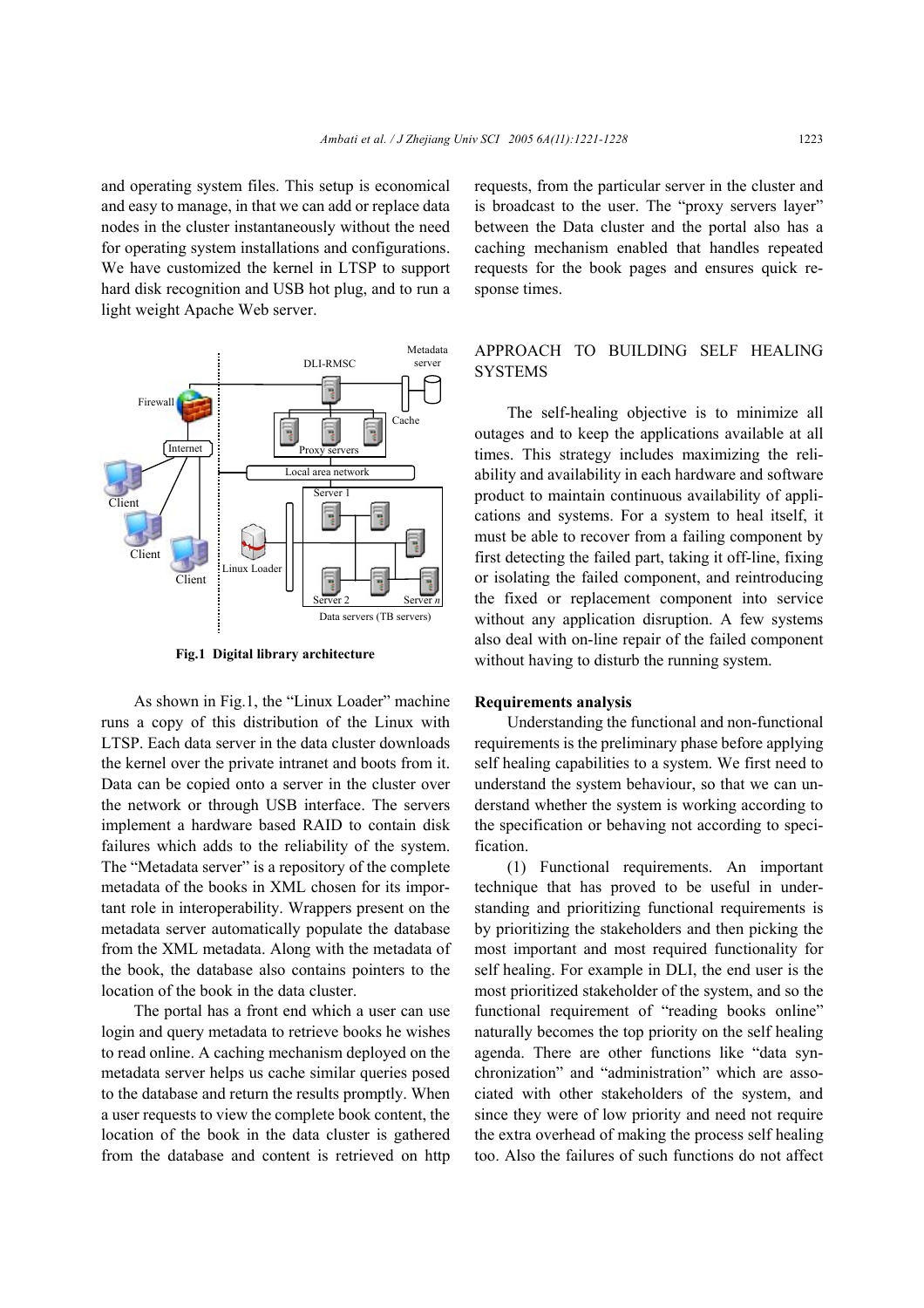our prioritized stakeholder, the end user. Most faults do not show, those that show, do not have affect on the stake holders we have in mind.

Also we may have to use a new set of requirements to sketch the strategies for self healing. Also not all the functionality can be made self healing, so we need to analyse the requirements that can be dealt with in the system.

(2) Non-functional requirements. Reviewing the non-functional requirements of the system is important too. For example we may have to work in the limitations of the system as the turn around time for failover cannot be less than the timeout of TCP requests, as the monitoring that helps us identify the faults might depend on TCP request and timeouts. Also, the strategy of self healing may introduce certain overhead on the system, which could possibly affect other quality attributes of the system like performance etc. So looking into these tradeoffs between the highly available quality attribute and the performance attribute is necessary. In DLI, the concern was less on performance, but more on availability of the resources to be accessible around the clock. Finally, the term highly available is vague; we need to be clear as to how much availability is expected and the tolerable down time of the system is. This helps us plan the healing strategies accordingly.

Probably last but not the least, we need to elicit the kind of self healing strategy that best suits the system. If the stakeholder requires that the system focus on performance, then the self healing strategy should concentrate on constantly monitoring the environment and system for performance properties and heal accordingly based on load balancing or the like. However, systems that focus on security have to deal with different strategies altogether. Hence understanding of such requirements is very essential before deciding on the approach.

# **Fault model**

Building a fault model for the system is the next task towards self healing. The fault model can be broadly seen as a compilation of the faults that are targeted for and realizing a system boundary of acceptable behavior. For such a task knowledge of the behavior of the system is critical. Experts should understand the difference between faults and features, faults that can be resolved and faults which cannot, faults that are transient (which do not persist over a long time) and faults that are persistent. Such knowledge is only obtained by close observation of the system over a period of time. Only when the expert can clearly realize the functionality of the system, can he be capable of judging its faulty behavior and also categorize faults accordingly.

In the Digital Library Project, the following is a fault model identified and which motivated us towards a proposal for a self healing architecture.

(1) Content cluster problems. The content cluster consists of low commodity servers, which boot up over the network. As shown in Fig.1 the content cluster contains the "Linux Loader" which servers as the machine that helps the booting up of the rest of the servers in the cluster. Most of the problems in the project are related to the maintenance of this cluster. The NFS server run on the Loader machine could malfunction under severe load or congestion problems. The DHCP server has a similar problem, and the failure of either of them prevents the cluster machines from delivering content.

(2) Third party software problems. Most of the software used in the Project is third party software like the Apache server, JBOSS, MySQL among others. Though the threat of failure of these third party components is lower it should not be neglected. Also there is always the possibility of these malfunctioning due to changes or variations in the environment they run in or the server they run on.

(3) Hardware problems. Disks containing the data are perhaps the most sacred elements in the Digital Library Project. However normal hard disks degrade over time and are prone to faulty behavior over the long term. Though maintaining a backup for each data disk is a strategy, we cannot rely on it for complete recovery as it is a time consuming process and at the same time not manageable given the large number of disks and the frequent rate of accessing data. Similarly the servers that host the disks are prone to degradation and fault behavior too. Though the server failures are quite uncommon with probably one server failing in a year; with a hundred servers, the chance of one failure per day is quite high and should be addressed.

(4) Environmental changes. Along with the above mentioned problems, software running in an environment is incumbent upon the environmental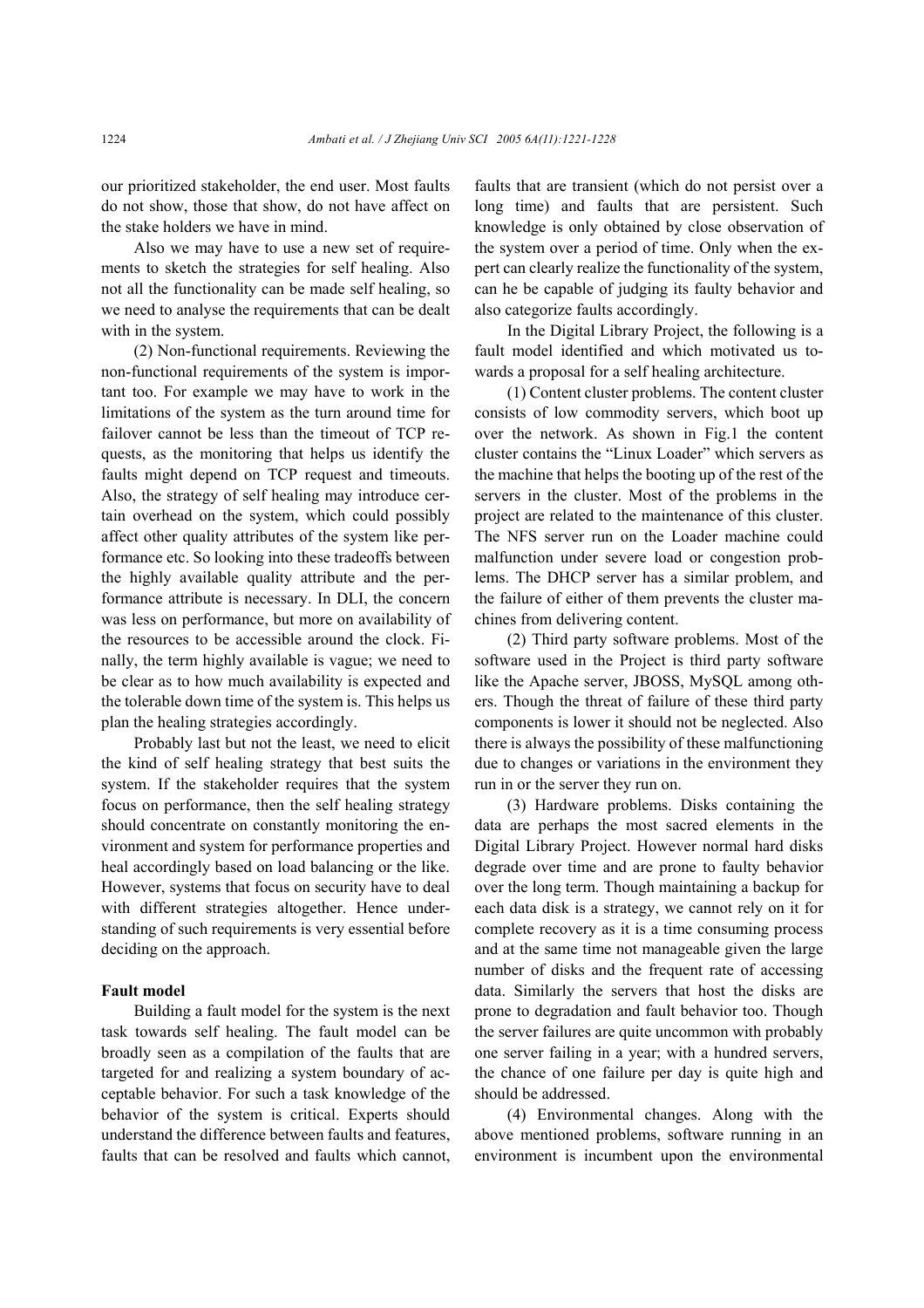changes. Network outages inside the cluster and power outages are frequent among others.

The above discussed fault model of the system does not subsume the faults caused due to bad software building process or programmatic bugs and errors. These have to be taken due care in the building of the system of concern. Self healing capabilities discussed here, are built on top of the system and concentrate more on the faults of the resources used by the system and the third party software or the environment.

# **Self healing strategy**

Most self healing implementations approaches perform some or all of the following—monitoring, interpretation, analysis, diagnosis, failover, recovery, and assurance. The paradigm of healing could be internal where components are equipped with mechanisms of healing themselves or an externalized approach where monitors are present that are responsible for healing of the system. Externalized approaches are the default best when dealing with legacy systems as they do not entail any modification of the component. Our strategy is mostly based on externalized healing with a few components also equipped with internalized healing. For example, the servers implement a RAID setup which can be seen as a self healing mechanism for the hardware. However it is not a foolproof solution and our externalized approach with redundancy takes care of the faults that occur beyond the hardware RAID. In the following sections we describe in brief the self healing strategy that we use in the DLI project and also represent it as a framework that can be used by other similar systems.

# SELF HEALING FRAMEWORK FOR DLI

We now describe how we use the fault model and the understanding of the requirements and deploy a self healing mechanism suitable for the Digital Library Project. The requirements and the constraints drive our self healing mechanism. Our framework is supported by component redundancy. We move on with effective probing mechanism, fault diagnosis, fault masking and fail over (Fig.2).



**Fig.2 Self healing framework for DLI** 

#### **Monitoring**

The primary step towards self healing is to detect the faulty behavior in the system. A system can be continuously monitored and deviation of the faults can be detected. However the monitor is not aware of or is not responsible for detecting or identifying anomalous behavior. The job of a monitor is to deploy probes to detect and report interesting parameters and the runtime behavior of the applications in the system. Monitoring a system usually is done constantly in a background process. A probe could be a command or a transaction like a ping or trace route command, an email message, or a Web-page request. Probes are usually sent from an external machine called the "monitor" to a server, client or any network element in order to test the availability of service of the element. The probe technology is dependent upon two techniques: bounded retries and periodic announcement broadcasting. These probes can be used to return a set of results which can then be used to calculate the parameters of concern, like latency or bandwidth, etc. It can also not return a significant output other than a simple "OK" message to find out the availability of the element.

In systems like the DLI, along with manually deployed probes, we can also use the requests from end users to alert and update us on the availability of the system resources. If an end user requests for a service, and is unable to get a response, this can be used as a probe to trigger the diagnosis of the situation.

#### **Diagnosis**

Diagnosis was addressed with very simple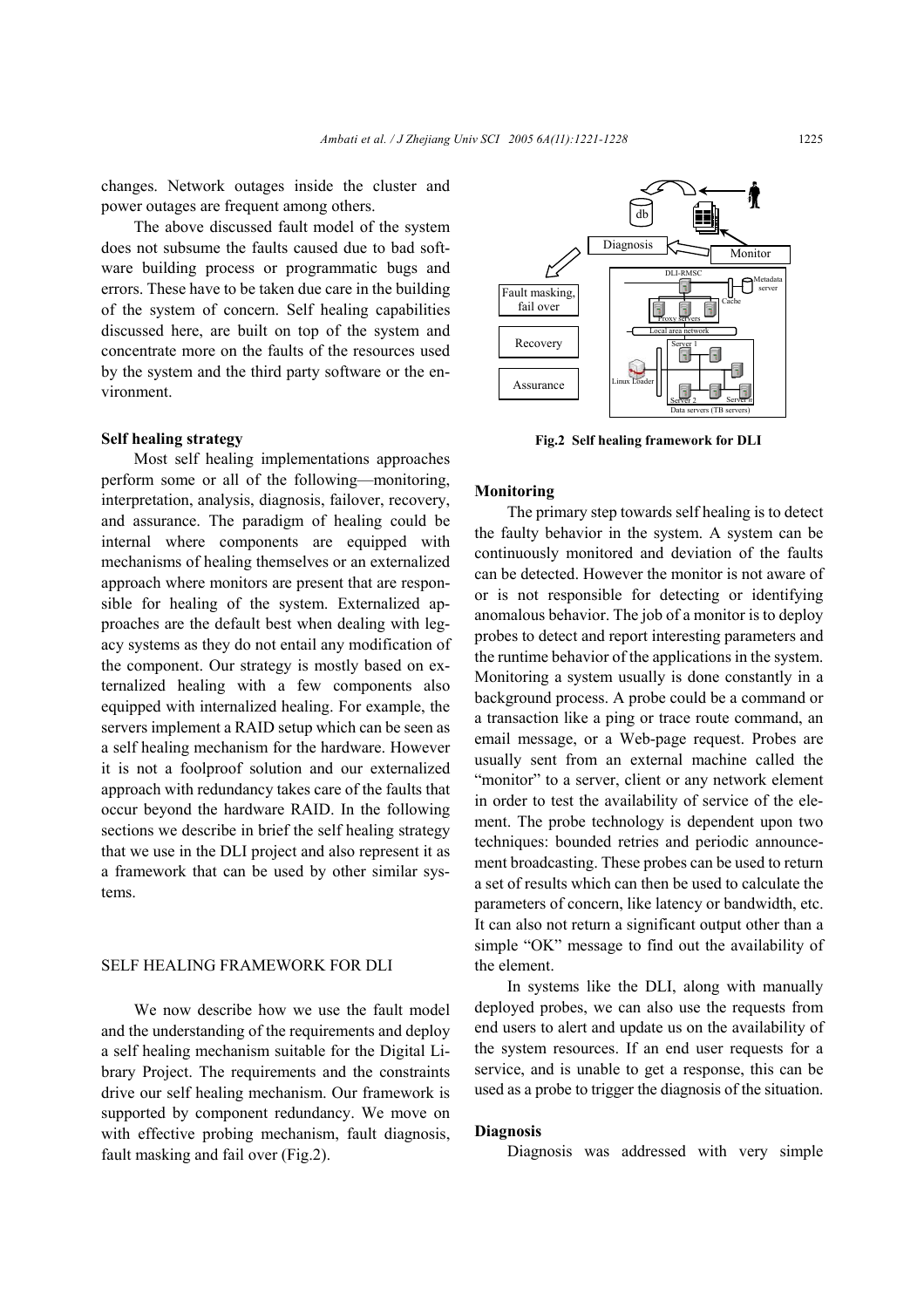strategies, for example based on fixed mappings from misbehavior to adaptations methods. Slightly more sophisticated strategies select adaptation procedures by iteratively applying possible solution tactics until the problems are solved. Now our diagnosis is centered on the fault semantics database. Once we have identified the faults that could occur in the system, we populate the database with the failures conditions under which machines operate in a faulty manner, and the possible tactics of fault masking, alternate component addresses and scripts that need to be run when the fault conditions match the populated conditions. This machine understandable database is the "fault semantics database". Maintain a fault semantics database consisting of assurance mechanisms. For each fault, we have a scenario which tests the correction of that particular failure. Store the information in the form of a language or grammar to decide what problems occur and how.

Diagnosis probably requires more attention in future and which can lead to substantial improvements in self-healing systems. The ability of precisely locating the source of misbehavior can greatly improve the identification of suitable adaptation strategies. The results of the automated diagnosis are used to initiate self-healing activities such as administrator messaging, isolation or deactivation of faulty components, and guided repair.

#### **Fault masking and failover**

Once a fault occurs, masking the fault is necessary for any system and content delivery systems in particular. Fault masking is essential for a transparent recovery mechanism and helps a system keep the user unaware of the fault that has occurred, while the system repairs it. One of the masking strategies is to have component redundancy as much as possible and fail over to a different component for the service. Component redundancy is a concept introduced for addressing the self healing requirements of a system. Any resource, if needed to provide undeterred and continuous service needs a redundant copy of the resource somewhere in the system. It means the presence, at runtime, of multiple components or possibly variants providing identical or equivalent services. Only one of the redundant components providing a service is assigned, for that service. The selected variant is referred to as the active component variant. Redundant components should have provisions to be added, updated or removed at runtime. So as long as at least one worker does not continuously fail, all jobs will be completed.

The important components in the DLI project that need redundancy are the database that runs at the backend and holds the metadata information of the books and the cluster that serves the actual content of the books. As mentioned earlier we run MySQL database for holding the metadata and so we could easily have a replicated database using the replication feature provided by MySQL. The content cluster has other components like the DHCP server and the Linux Loader which need redundant components in the system. Also the DLI project is hosted at three other locations in order to address issues of network outages and irrecoverable problems.

One issue to be resolved while implementing a fault masking and failover technique is the presence of "state" of any form in the client request or the server system. In the DLI project, the servers are completely stateless. They do not require any kind of intermediate state or parameter values, to process the request of a client. However the client request contains some amount of state, which is the preferences of the end-user or the identity of the book viewed. If a fault occurs on a server trying to cater to the request of the client, then the "failover server" (which is usually one of the three locations that hosts DLI content) has to take care of serving the client with those same parameters. This is achievable if we maintain some state on the server and transfer it to the "failover server", which is complex. A simple solution is passing a pointer to the failover server and indicating the client to retry the request. So we need to understand that complete transparent failover is a desired feature, but the feasibility of such a failover is largely dependant upon the type of failure that occurs.

#### **Recovery**

After a system has detected the faulty behavior, diagnosed and identified the fault and potentially masked it by degradation or failover, we must now restore the failed component to its full operation. We can infer from that the number of simultaneous faults that a system can handle depends upon the level of redundancy we use and the time of recovery from a failure. Recovery strategy also varies widely in com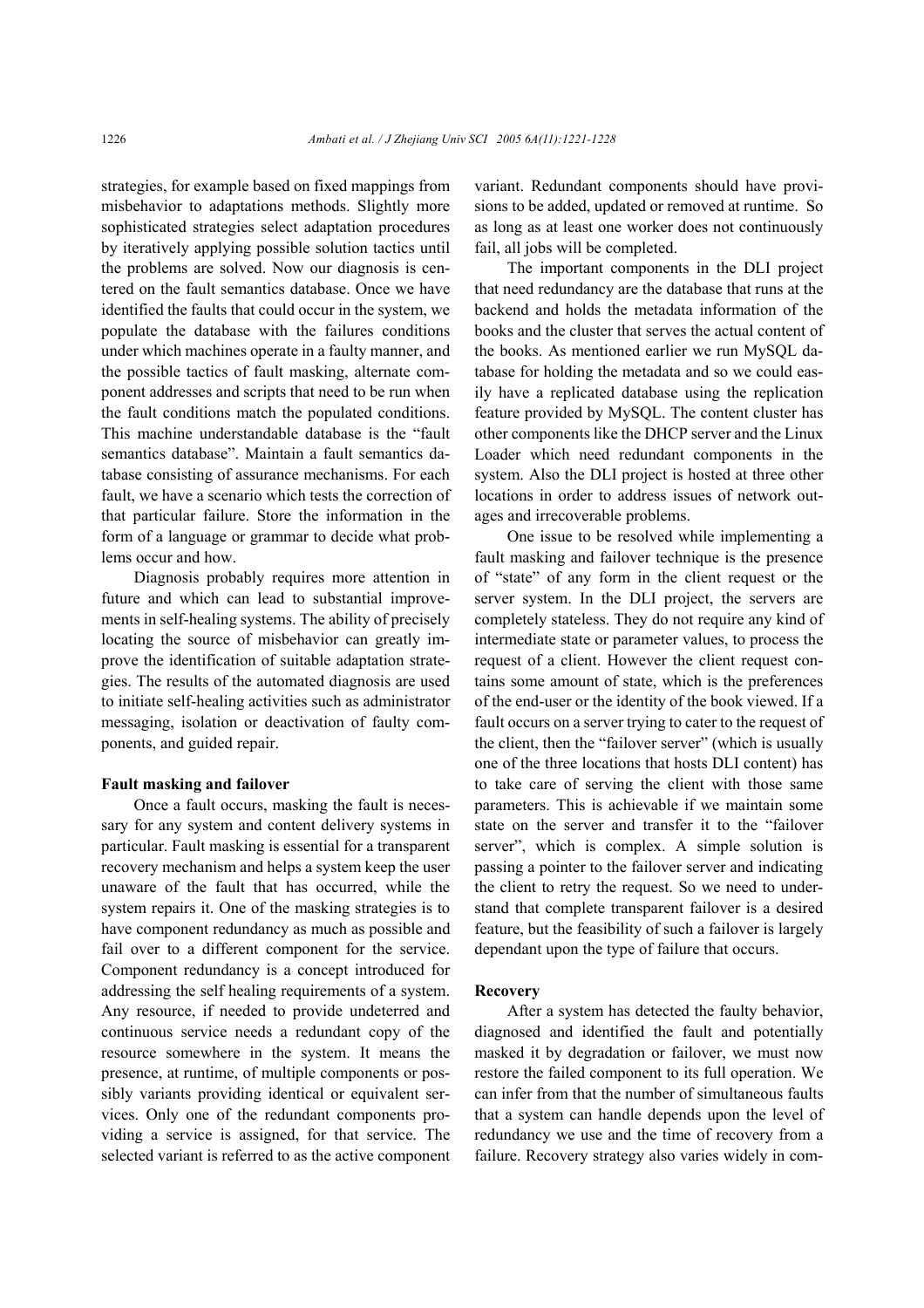plexity depending upon the "state" of the component/resource. For a component with state, recovering from a failure involves issues such as integrating newly committed components into ongoing processes, "transferring" resources by transferring system state into them, or taking action to bring the system to a clean known state before proceeding with operations.

Most of the failures in a Web based system can be resolved by a reboot. Also, results of several studies (Rothenberg, 1999; Gray, 1986) and field experience suggested that many failures can be successfully resolved by rebooting, even when the failure's root cause is unknown. Not surprisingly, today's state-of-the-art in achieving high availability for Internet clusters involves circumventing a failed node through failover, rebooting the failed node, and subsequently reintegrating the recovered node into the cluster. Hence for a set of the failure conditions, the recovery strategy is a remote-reboot, and re-initialization of the server.

The methods of recovery of the failed components in the DLI project involve one or more of the following—restarting service, rebooting server, or requesting manual help. The current area of focus in the project is "detection" of the failure occurrence so that action can be taken promptly. If the component is a data disk or a server and it is a hardware failure, a notice is sent to the administrator who then promptly replaces the failed component and does the needed repair. Each of the server hosting data is configured in RAID5 and we also maintain a redundant copy of the complete data on external storage media, for data restoration in the event of irrecoverable crashes. If the failure is due to a third party software service component like the NFS or the DHCP or the Apache, then it requires a service restart or a system restart in order to recover. In our setup the one component that has state attached to it is the "Linux Loader" server which runs the NFS and the DHCP servers. Since, a redundant component of the same runs in the system at any given point, before a recovery of this instant care must be taken that the internal configuration or state is synchronous with the current active running component.

# **Assurance**

Every system requires assurances of some level of functional and non-functional correctness for normal operation. Self-healing systems additionally require a way to ensure that such functionality is maintained after recovery or fault occurrences.

In the DLI project, the assurance mechanism is more concentrated on the functional requirements and the correct operation by the specified system behavior. So scripts that check for this functionality are run immediately after the recovery phase. The information of the assurance scripts that need to be run is also embedded in the fault semantics database. A notable aspect here is the overlap of tasks of the "Monitoring" phase and the "Assurance" phase. Most often we would like to assure for anything that broke during the monitoring phase.

#### **Human interaction**

Self healing is intended to shift the responsibility of dealing with failures from people to technologies. However, though an autonomous self healing system is desirable, it may not be feasible as of now, due to systems being built in a component based mode, where each component is sometimes obtained from a third party and the system has less knowledge of the component. So we try to involve the human wherever needed and make it not possible for system to make decisions.

In particular, in our model, human involvement comes in the form of a data-driven feedback loop between monitored logs and the fault semantics database. This ensures a foolproof fault semantic database, as this is the central element of the fault diagnosis and the self healing strategy of the system. Also if a system fails to pass the assurance test after the recovery, a human is called for, to correct the situation and also modify the conditions and recovery actions in the database.

# **CONCLUSION**

We proposed a simplistic approach to add self healing capabilities to an existing system and discussed the application of the process to the Digital Library of India (DLI) project. We also explained the failure model and the architecture of the project and the constraints that support this problem. We also explained in detail the phases of a self healing system that efficiently uses the process to implement the self